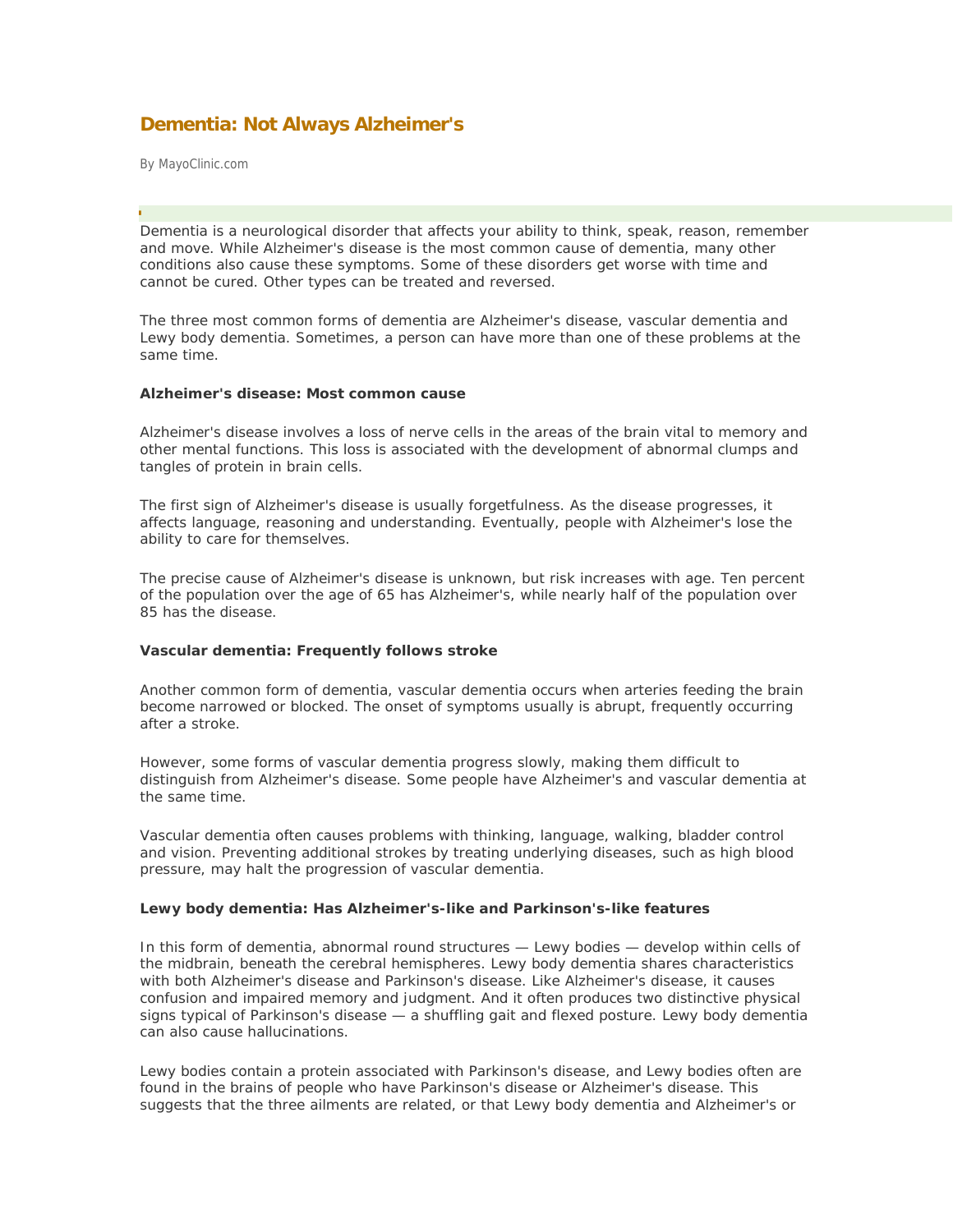Parkinson's disease sometimes co-exist in the same person. Some people with Lewy body dementia have experienced dramatic improvements in symptoms when treated with Alzheimer's or Parkinson's medications.

## **Other disorders linked to dementia**

Several less common brain disorders also can result in dementia.

- **Frontotemporal dementia.** Because it affects the lobes of the brain that are responsible for judgment and social behavior, frontotemporal dementia can result in impolite and socially inappropriate behavior. Symptoms of this form of dementia usually appear between the ages of 40 and 65. The disease seems to run in families.
- **Huntington's disease.** Symptoms of this hereditary disorder typically begin between the ages of 30 and 50, starting with mild personality changes. As the disorder progresses, a person with Huntington's develops involuntary jerky movements, muscle weakness and clumsiness. Dementia commonly develops in the later stages of the disease.
- **Parkinson's disease.** People with Parkinson's disease may experience stiffness of limbs, shaking at rest (tremor), speech impairment and a shuffling gait. Some people with Parkinson's develop dementia late in the disease.
- **Creutzfeldt-Jakob disease.** This extremely rare and fatal brain disorder belongs to a family of human and animal diseases known as the transmissible spongiform encephalopathies. A new variety of Creutzfeldt-Jakob disease has emerged particularly in Great Britain. It's believed to be linked to the human consumption of beef from cattle with mad cow disease (bovine spongiform encephalopathy).

## **Some causes are treatable**

Many other conditions, some reversible, can cause dementia or dementia-like symptoms.

- **Reactions to medications.** Some medications have side effects that mimic the symptoms of dementia. A single medicine may trigger such a reaction in an older person or in someone whose liver fails to eliminate the drug properly. Interactions among two or more drugs may lead to reversible symptoms of dementia as well.
- **Metabolic abnormalities.** Decreased thyroid function (hypothyroidism) can result in apathy, depression or dementia. Hypoglycemia, a condition in which there isn't enough sugar in the bloodstream, can cause confusion or personality changes. Pernicious anemia — an impaired ability to absorb vitamin B-12 — also can cause personality changes.
- **Nutritional deficiencies.** Chronic alcoholism can result in deficiencies of thiamin (vitamin B-1), which can seriously impair mental abilities. Severe deficiency of vitamin B-6 may lead to pellagra, a neurological illness with features of dementia. Dehydration also can cause confusion that may resemble dementia.
- **Emotional problems.** The confusion, apathy and forgetfulness associated with depression are sometimes mistaken for dementia, particularly in older individuals.
- **Infections.** Meningitis and encephalitis, which are infections of the brain or the membrane that covers it, can cause confusion, memory loss or sudden dementia. Untreated syphilis can damage the brain and cause dementia. People in the advanced stages of AIDS also may develop a form of dementia.

## **Seek evaluation and treatment**

Dementia isn't always due to Alzheimer's. Before you conclude that a loved one's memory loss and confusion stem from an irreversible disease process, get a thorough medical evaluation. Even if the evaluation uncovers no underlying condition that, with treatment, can reverse